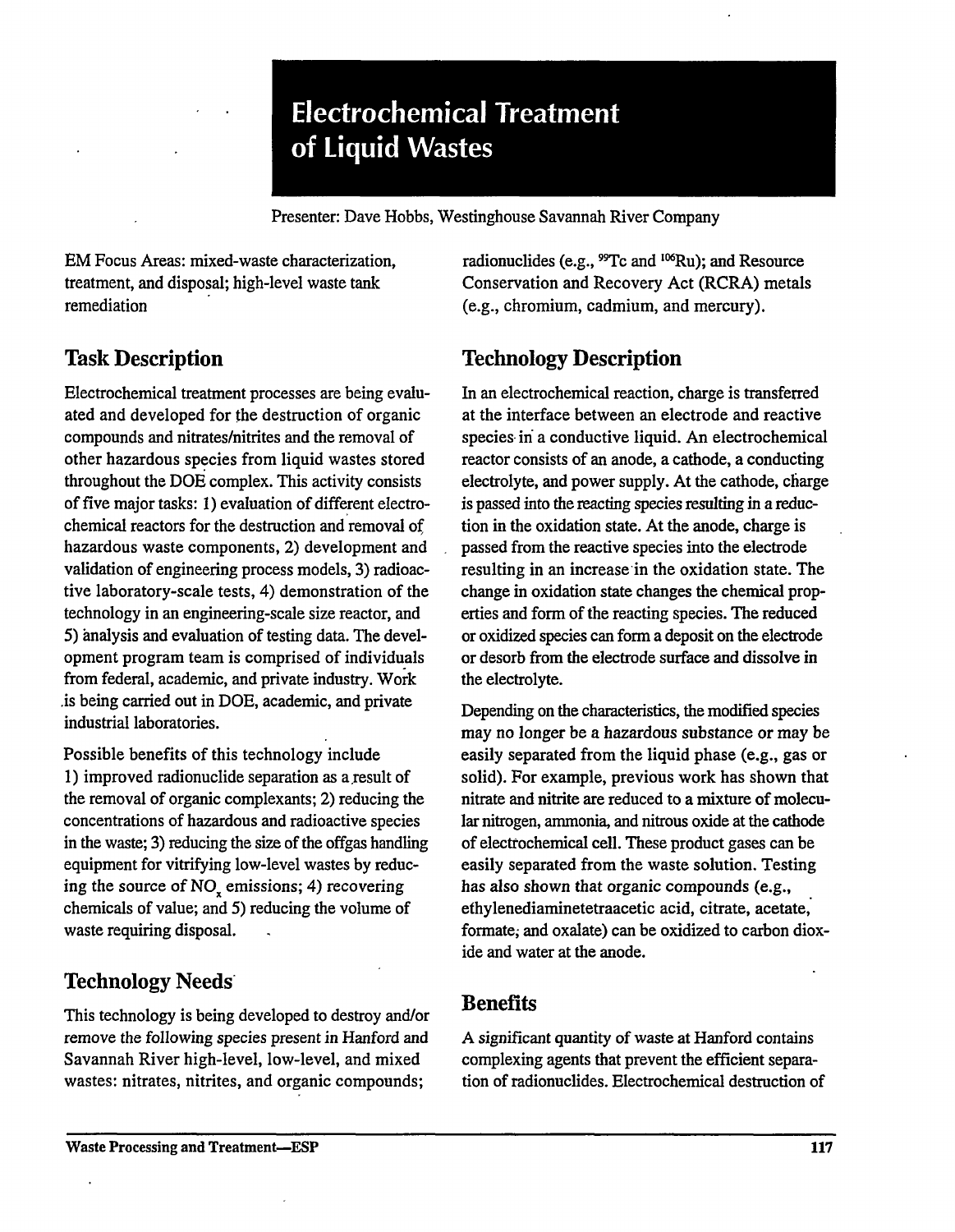these organic compounds would enable efficient radiochemical separation processes to be carried out in subsequent processing operations. The destruction of organic compounds in both Hanford and Savannah River waste also reduces risks associated with waste storage and evaporation.

Nitrate and nitrite are two of the major hazardous species present in Hanford and Savannah River HLW. After removing the bulk of radioactivity, the decontaminated salt solution will be disposed of in a cement waste form referred to as Saltstone at the Savannah River site and in a borosilicate glass waste form at Hanford. Destruction of the nitrate and nitrite before disposing of the decontaminated salt solution in Saltstone eliminates the possible groundwater contamination from leaching of nitrate and nitrite from the waste form. Destruction of nitrate and nitrite before vitrification at Hanford would significantly reduce the size of the offgas system by eliminating the formation of  $NO<sub>x</sub>$  gases in the melter.

In the electrochemical destruction of sodium nitrate and nitrite, sodium hydroxide is the major liquid phase product of the process. If the sodium hydroxide could be recovered and recycled significant reduction in the quantity of waste requiring disposal would be realized. Onsite use of the recovered sodium hydroxide would include neutralization of fresh waste and as a corrosion inhibitor in the waste storage and evaporation facilities. Thus, the quantity of sodium hydroxide that would be available for recovery and recycle would be increased by converting the sodium nitrate and nitrite into sodium hydroxide.

Modern electrochemical reactor designs make it relatively simple to scale the treatment facility to the size of the waste stream by the addition of modular reactor units. Aqueous electrochemical processes operate at low temperature (<90°C) and near atmospheric pressure in contrast to high temperature and pressure processes also being evaluated for the destruction of

organic compounds and nitrates. The electrochemical reactions can be shut down instantaneously by shutting off the power to the electrochemical reactor. No additional chemicals are added in the process; therefore, minimal or no secondary wastes are generated.

Electrochemical removal of radionuclides and RCRA metals from the wastes would also be beneficial. For example, removal of <sup>99</sup>Tc from the Savannah River decontaminated salt solution would eliminate the possible release of this mobile, long-lived radionuclide from Saltstone. Removal of RCRA metals from a waste stream would allow a mixed waste to be delisted or eliminate the possible leaching of these species from low-level wastes forms into groundwater.

#### Technology Transfer

Electrochemical processes are used to produce a variety of industrial chemicals and treat waste streams and waters before disposal and release to the environment. Thus, there is a extensive database for the design and scale-up of electrochemical processes. Electrochemical reactors developed by private industry are currently being evaluated in this testing activity.

Alternate reactor designs are also being evaluated. Development of these alternate reactor designs will be carried out in collaboration with private industry through Cooperative Research and Development Agreements or licensing agreements. In addition to the specific waste components that are being evaluated, the technology developed in this program should also be of value in the development of electrochemical treatment processes for nonradioactive, hazardous wastes such as those from the chemical, plating, pulp and paper, and electronics industries.

 $\overline{\mathbf{C}}$